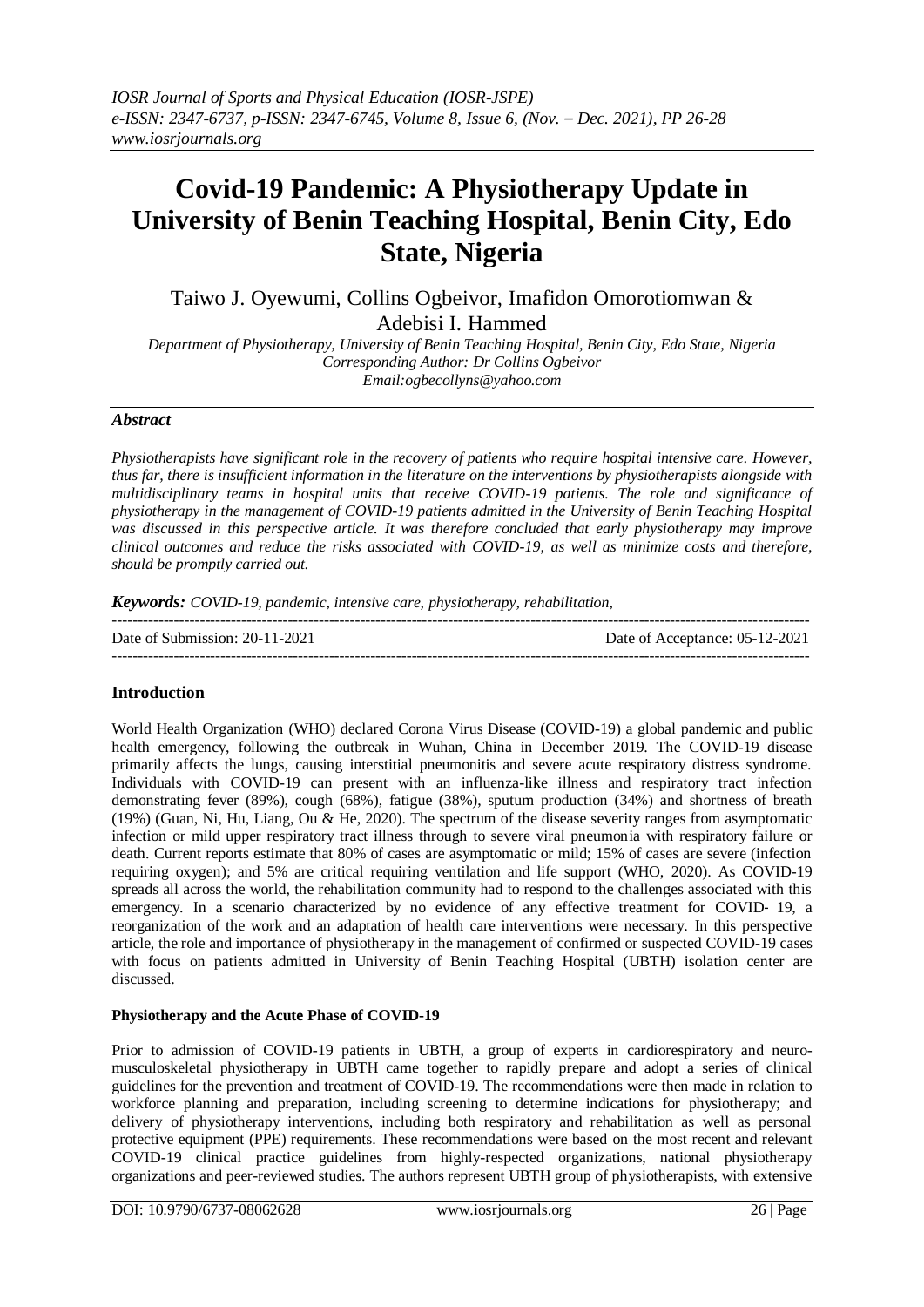clinical experience in the ICU and on the wards. Physiotherapy is an integral part of the management of critically ill patients in hospitals in both developing and developed countries. Physiotherapists are positioned as very important members of the multidisciplinary team in the management of COVID-19 patients in UBTH to ensure optimal clinical and economic outcomes. In particular, respiratory physiotherapy focuses on the management of acute and chronic respiratory conditions and aims to improve physical recovery following an acute illness. Physiotherapy is for sure beneficial in the respiratory treatment and physical rehabilitation of patients with COVID-19. Moreover, physiotherapy may be indicated if patients with COVID-19 present with copious airway secretions that they are unable to independently clear. This may be evaluated on a case-by-case basis and interventions applied based on clinical indicators. High-risk patients may also benefit, that is, patients with existing comorbidities that may be associated with hypersecretion or ineffective cough. Physiotherapists in isolation centers may also provide airway clearance techniques for patients who show signs of inadequate airway clearance and they can assist in positioning patients with severe respiratory failure associated with COVID-19 to enhance oxygenation (WHO, 2020). The main goals of physiotherapists in this phase are optimizing ventilation and oxygenation, improving compliance and ventilation or perfusion mismatch, reducing work of breathing, decreasing ventilator dependence and improving residual function, improving respiratory muscle strength and reducing complications (Yezli & Khan, 2020). Mobilization protocols are also indicated for some patients in the acute phase to ensure early ambulation.

### **Physiotherapy and Long COVID-19**

The COVID-19 patients with prolonged protective lung ventilation, sedation and use of neuromuscular blocking agents may be at high risk of developing ICU-acquired muscular weakness, respiratory complications, muscular atrophy, joint stiffness, contractures, edema (pedal edema), joint or muscular pains, pressure ulcers and so on (Kress & Hall, 2014), this may worsen their morbidity and mortality (Herridge, Tansey, Matté, Tomlinson, Diaz-Granados & Cooper, 2011). It is therefore imperative to initiate early rehabilitation after the acute phase of respiratory distress in order to avert or limit the severity of these complications and promote rapid functional recovery. Physiotherapists have roles in providing therapeutic exercises, mobilization and rehabilitation interventions to survivors of critical illness associated with COVID-19 in order to enable a functional return to the community. It is also worth mentioning, in this regard, that a position statement paper has defined the role of exercise in enhancing the immune function (Simpson & Robinson, 2020), and promoting a global positive immune response (Pancera, Galeri & Porta, 2020). Many lessons can be learnt from the cumulative experience and the role of physiotherapy in this pandemic. In this sense, the work of physiotherapists was found to be beneficial in the respiratory treatment and physical rehabilitation of COVID-19 patients.

#### **Physiotherapists Experience in UBTH Isolation Center**

Physiotherapists are important members of the multidisciplinary team that participated actively in the management of COVID-19 patients in UBTH isolation center. Almost all the patients in this center were seen and treated by physiotherapists. The most common techniques adopted by physiotherapists in the management of COVID-19 patients include postural drainage, soft tissue mobilization such as stroking, effleurage, kneading or tactile stimulation, passive mobilization, manual hyperinflation, percussion, vibrations, suctioning, coughing, and various breathing and functional exercises, stretching and the use of thrombo-embolitic deterrent (TED) stockings also known as compressive stockings. Some of the patients were treated with a combination of these techniques depending on their underlying pathophysiologic condition, with the intention of preventing complications. In this center, it was observed that attention is now focused on early physiotherapy while the patient is still in the critical state. Several important areas for physiotherapy in critical illness include: physical deconditioning, neuromuscular and musculoskeletal complications; prevention and treatment of respiratory conditions; and emotional problems and communication. However, many problems including deconditioning, muscle weakness, joint stiffness, retained airway secretions, atelectasis and avoidance of intubation and weaning failure have been identified as evidence-based targets for physiotherapy. Moreover, it was observed that early presentation and absent of comorbidity were good predictors of better prognosis of the disease in the UBTH isolation center.

## **Conclusion**

Early physiotherapy may improve clinical outcomes and reduce the risks associated with COVID-19, as well as minimize costs and thus, should be promptly and appropriately carried out. Hence, the role of physiotherapists with other professional in COVID-19 management cannot be over emphasized.